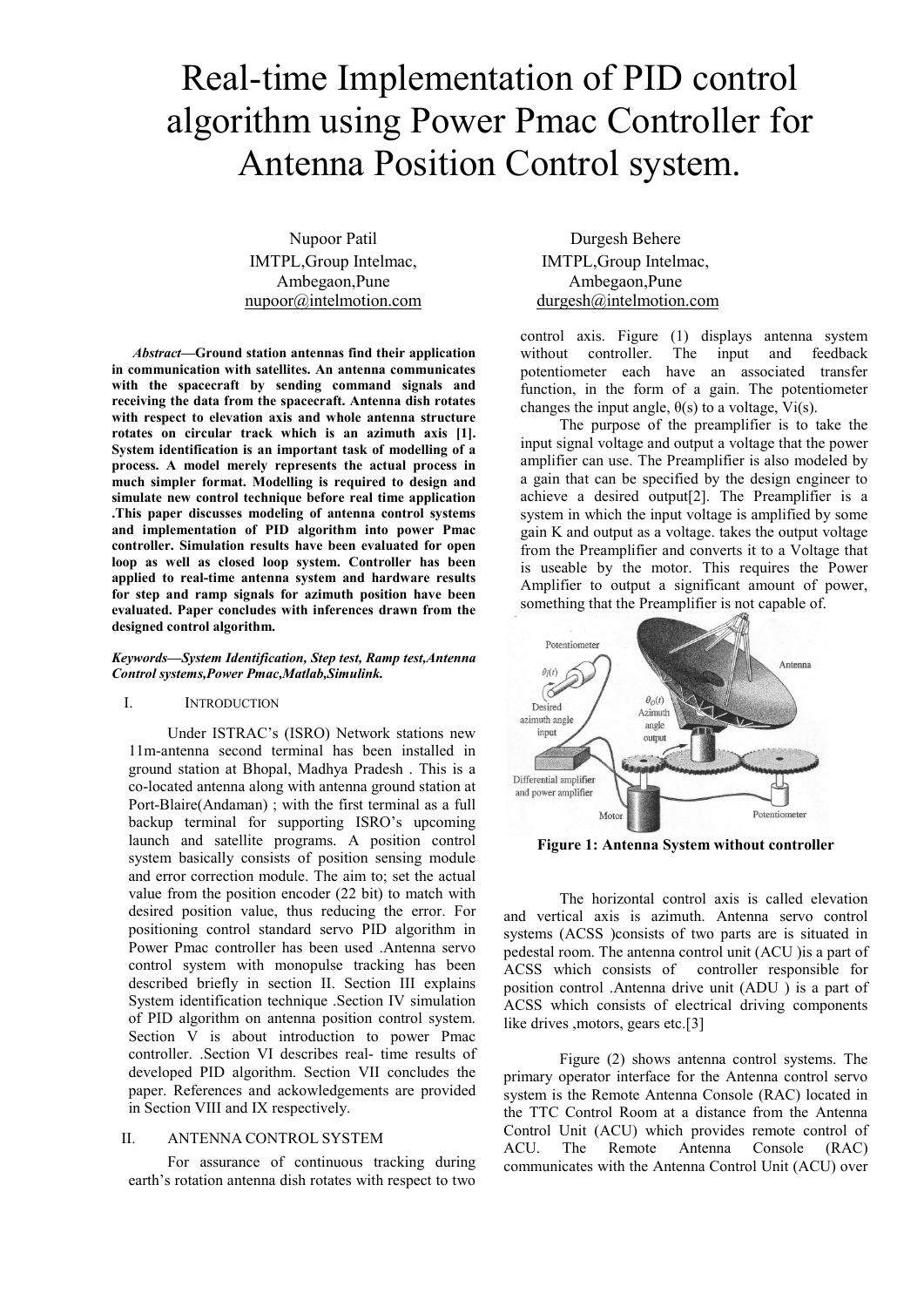OFC (Optical Fiber Cable) Interface for 100 to 300 m distance.

 ACU is responsible for closing the position loop, reading the position sensors and commanding the Antenna Azimuth/Elevation Drives (ADU ). In order to remove the effect of backlash in gears ADU has been provided with counter torque arrangement. The position loop is built with appropriate inner loops (rate loop and current loops) such that the equal-and-opposite counter-torque-bias is added appropriately at the rate loop input and both motors feedback taken in the loops. ACU provides antenna control functions for remote operations from motion and control system through RAC.



**Figure 2: Antenna Control systems** 

An integral or external color display allows the operator to continuously and simultaneously view all information of interest in clear alphanumeric font. The Major subsystems like RAC, ACU or Servo-Controller, Servo Motors and the associated Drive Amplifiers etc. have after sales service support for a minimum period of 10 years.

#### III. SYSTEM MODELS FROM IDENTIFICATION

Obtaining a model of plant is a tedious task for control theory applications. Models can be obtained by two ways either through rigorous calculations or through recording data. Models obtained by calculations provide good insight of the plant .However it requires an expertise to get an accurate model .Another method of obtaining a model is through empirical system identification or data based system identification . It is the most accurate and fastest method because the models are obtained by real time plant data that inherently includes all the measured and unmeasured parameters that directly or indirectly affect the system. However, the technique does not give actual insight of the system under operation. The system identification toolbox of Matlab being the most powerful tool is used for identifying the plant model[4].

State space schematic of antenna positioning system is shown in figure (3).



# **Figure 3:State space schematic of antenna positioning system**

Controller takes two inputs; firstly the input which is reference value and secondly a value from the feedback. Input of the process is the reference position value. Actual position is measured using encoder .The controller tries to minimize the error between actual and reference value so that the target is achieved. Empirical or data-based System identification is a task of determining the relationship between the input and output data based upon the collected and observed data. It builds a mathematical map between the applied value and the measured value. All the blocks that include electrical drives , electrical motor ,antenna load and gear box are considered as a single transfer function model with applied input as target torque ( applied at drive) and actual position as output ( recorded at the encoder). Figure(4) exemplify the data of measured input and output value used for system identification. System identification toolbox is used for obtaining the process model as well as the transfer function model of the system.



**Figure 4:Data set for system identification** 

 Figure (5) point up the percentage fit for obtained models with respect to validation data. For identification and validation two different data sets taken from same plant have been used. The transfer function obtained is

$$
G(s) = \frac{272.9}{(s * s) + 76.75s + 5.531} \dots \dots \dots (1)
$$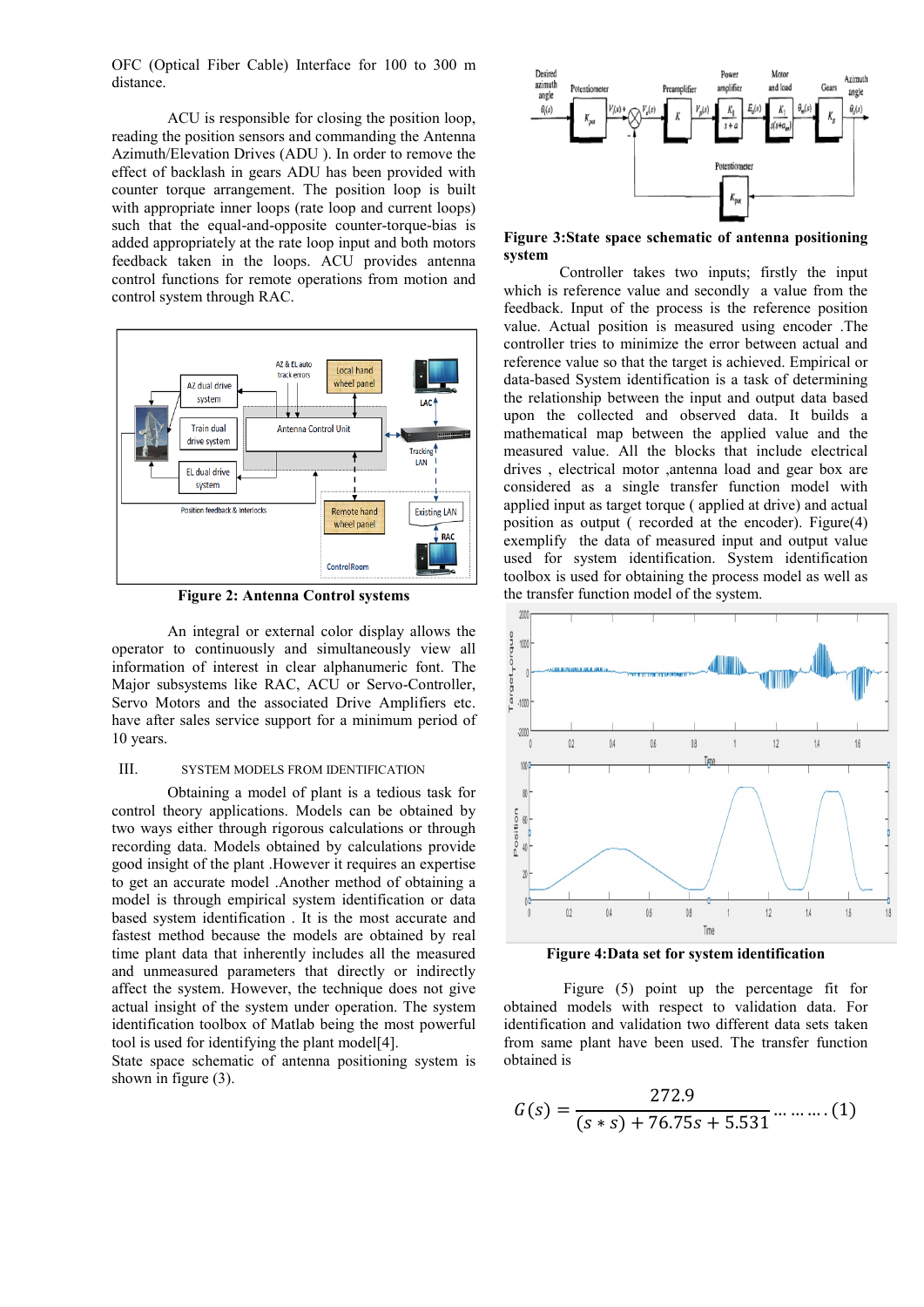

**Figure 5:Percentage fit for antenna models** 

The obtained transfer function model was validated using cross correlation for noise spectrum analysis. It can be seen from figure (6) that data stays within confidence level proving that there is no cross correlation between output and input value. So the model obtained is a noble model.



**Figure 6:Cross-corelation of data set** 



Figure (7) depicts the bode analysis of the model. It can be said that model replicates the graph that of a low pass filter having good gain at lower frequencies and disturbing gain at higher frequencies. Thus model attenuates any gain changes at higher frequencies and amplifies any minute changes at lower frequencies[5].

IV. SIMULATION OF PID ALGORITHM ON ANTENNA POSITION CONTROL SYSTEM

PID controller is the most basic form of controller for any application. It has three parameters that can be tuned to obtain a desired response. The proportional constant is responsible for system gain but creates an steady state offset. The integral constant nullifies the steady state offset created due to proportional action but makes the system response sluggish. The derivative constant is used for anticipatory action improving transient as well as steady state response. Figure (8) shows the PID simulation for the obtained transfer function. A continuous PID block is applied to continuous transfer function that represents the load system (drive, motor, antenna and gearbox).Simulation results have been obtained for step input and ramp input .



**Figure 8:Simulation of PID control algorithm** 



**Figure 9:Step Response of PID signal** 

Figure (9) displays the simulation results for step response of system Various step data information like rise time. settling time for open loop as well as closed loop system with controller have been obtained for understanding the improvement in performance Tuning values taken are Kp=0.1; Ki=0.001 and Kd=8. Table(1) displays the performance criteria for designed PID data.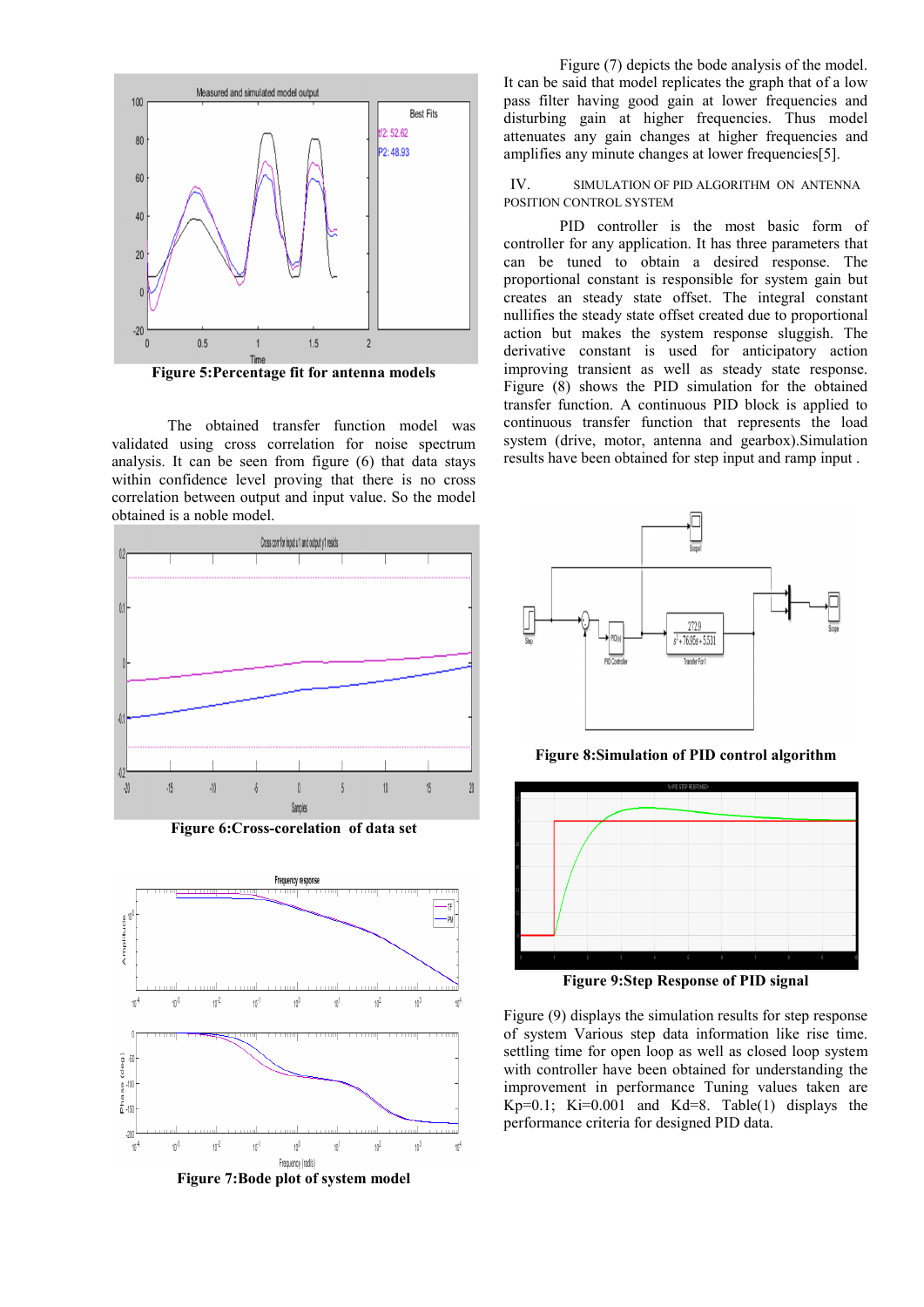**Table 1:Step response of open loop and closed loop** 

| system               |            |      |             |             |
|----------------------|------------|------|-------------|-------------|
| Parameters           | Open       | loop | PID -       | performance |
|                      | response   |      | evaluation  |             |
| Rise Time            | 30.53 secs |      | $1.03$ secs |             |
| <b>Settling Time</b> | 54.38 secs |      | 6.88secs    |             |
| Overshoot            | $0\%$      |      | 11.5        |             |
| Gain Margin          | Inf        |      | 44.7        |             |
| Phase Margin         | 88.5       |      | 75.9        |             |

The open loop performance depicts the rise time as 30 secs and settling time as 54 secs .However inclusion of PID controller has brought the rise time to 1 secs and settling time to 6 secs. The system response with controller displays an overshoot of 11% with gain margin of 44.7 and phase margin of 75.9.Since values of both gain margin and phase margin are positive even after implication of controller the closed loop system is BIBO stable.



**Figure 10:Ramp response of the system simulation** 

 Figure (10) illustrates ramp response of the system. It can be evidenced that ramp of slope 1 has been applied as input and system tracks the ramp signal with minimum error. Therefore, for simulation purpose two types of input signals namely step and ramp have been used for analyzing the performance of designed controller.[6]

## V. POWER PMAC CONTROLLER

Power Pmac is a motion controller and computer rolled up in one. The Power PMAC family of controllers is the latest generation of motion and machine controllers from Delta Tau Data Systems, Inc. It is available in a large and increasing number of configurations, permitting the user to configure controller hardware and software to particular application needs. Power PMAC is a general-purpose embedded computer with a built-in motion and machinecontrol application. It also provides a wide variety of hardware machine interface circuitry that permits connection to common servo and stepper drives, feedback sensors, and analog and digital I/O points[7]. Power Pmac is compatible with Matlab-Simulink facilitating user program ccode generation. The objective is to fully automate code generation for Power PMAC's servo loop

closure routines (tasks) utilizing Simulink control blocks. Figure (11) shows the Power Pmac simulation diagram for PID algorithm.



**Figure 11:Power Pmac simulation for PID algorithm** 

The plant transfer function blocks have been replaced with power Pmac components so as to separate the controller from the plant. The ccode for the controller can then be generated using Mathworks' Embedded code generation .The generated code needs to deployed and then compiled in user code generation setup of power Pmac IDE software .Once the ccode gets downloaded successfully the PPmac controller now works on user generated PID algorithm.[8]

# VI. REAL- TIME RESULTS OF DEVELOPED PID ALGORITHM

PID algorithm which was generated has been deployed in power Pmac .The controller was then checked for step response and ramp response. Figure(12) exhibits the step response of the system. For step response, a positive step was first applied to the system followed by a negative step. It was observed that system responds for target step value with a maximum following error of 694 counts for 22 bit encoder in essence 0.05 deg.[9]



Figure (13) reveals ramp response of the system for the implemented controller .A ramp of positive slope was applied initially followed by a ramp of negative slope ,It can be observed that system tracking is achieved for applied ramp signal with maximum following error of  $+/- 27$  counts in essence 0.002 deg (+ for positive ramp test and – negative ramp test) . The actual position maps